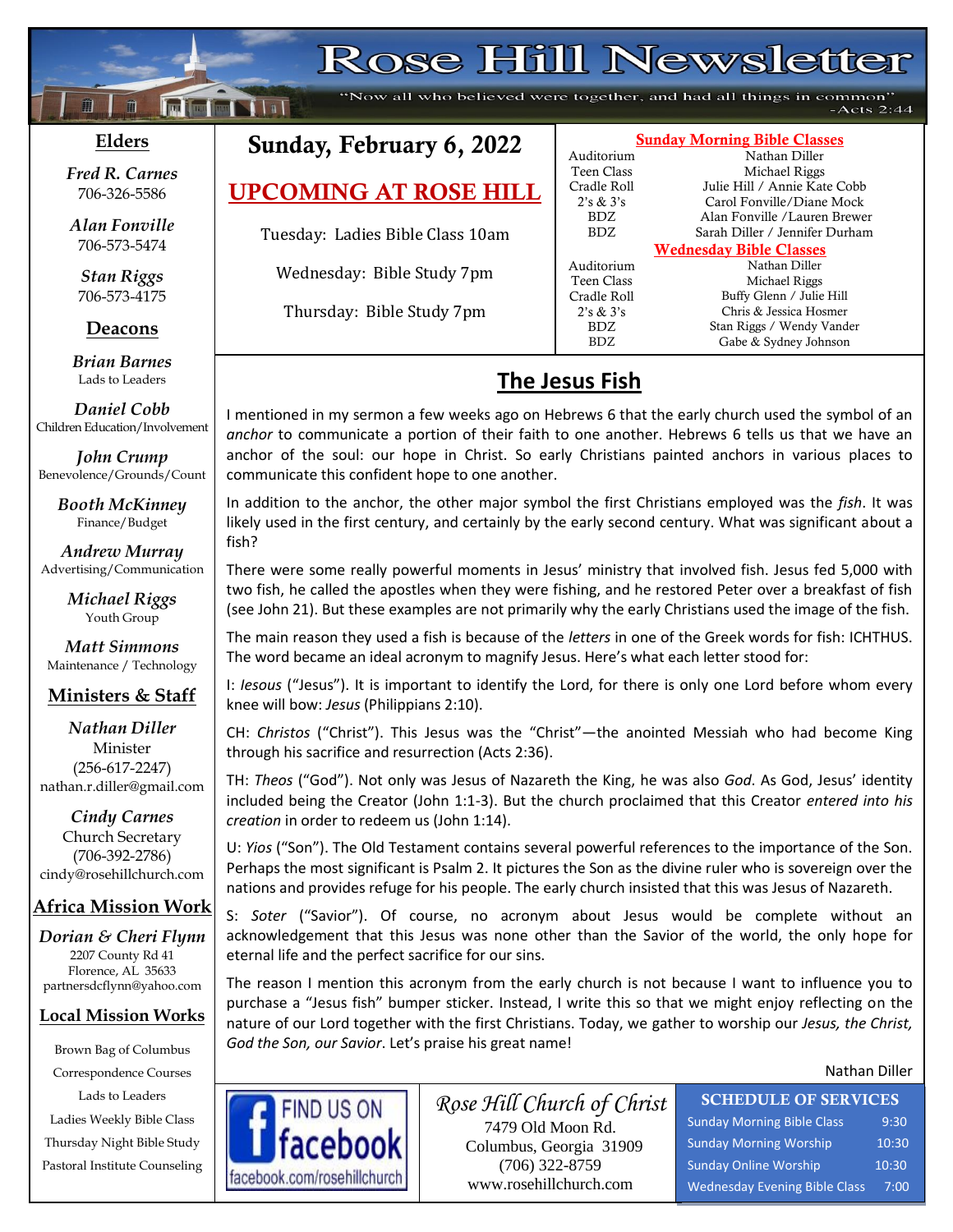## **PRAYER LIST – MEMBERS**

*\*Matt Simmons* will be seeing a specialist this week.

*\*Rick Cox* is waiting on results of tests.

*\*Donna Greene* had surgery on her elbow and will be having surgery on the other elbow soon.

*\*Becky Rodgers* had foot surgery on Thursday and is home recovering.

*\*Leighton,* the son of *Ally Willis,* has been dealing with a lot of emotional issues. Please keep them in your prayers.

#### **Ongoing Health Issues***:*

*Larry & Margaret Stewart Pat Johnson Ron & Judy Mixon Anne Jones Craft, Mae Debbie Robison Billy McQuilton Jason Valero Lonnie & Pat Taylor Dorothy Roach Victoria Garrett*

## **PRAYER LIST – SHUT-INS**

*Craft, Jerry Jones, Anne Riggs, Carol*

*Burns, Chuck Campbell, Patricia*

## **PRAYER LIST - FRIENDS & FAMILY**

*a u P u p n cm p n n n n n n n n n n n n n n n n n n n n n n n n n n n n n \*Pat Webb* (friend of Linda Willmschen) is in the hospital with

*\*Jerry Ellis* (Andrew Ellis brother) is in ICU in Valdosta, GA with congestive heart failure.

*\*John Hiers, Sr.* (John Hiers dad) is in congestive heart failure.

*\*Brittany,* (Lacey Barnes sister-in-law) has a ruptured disc, bulging disk and sciatica and is in pain.

*\*Renee McLauglin* (Josiah Glenn's grandmother) has COVID.

*\*Jeannie Davidson* (Jan Davidson's oldest grand-daughter) is recovering from surgery. They removed the ovary and it was not cancer.

*\*Walter Rodgers,* (Billy Rodgers' brother) was admitted to the hospital in Boaz, AL with COVID.

*\*Landon Mims* (student of Amanda Simmons) is recovering from open heart surgery.

*\*Bill Nolen* (Cindy Carnes' dad) is having tests done on his heart.

*\*Barbara Churchwell* (Hope Cobb's mother) is now home doing much better.

*\*Jeanette Brooks* (Hope Cobb's grandmother) is in rehab.

*\*Ralph Bond* (Justin Bond's dad – Stan Riggs son-in-law) is recovering from having a kidney removed.

\**Lynn Baskin* (Mary Millers' cousin) is recovering from surgery for pancreatic cancer.

### **CANCER:**

*\*Michael Johnston* (Misty Johnston's dad) has stage 4 lung cancer.

# **WORDS FOR THE WEEK**

Paul – Lead - Influence



# **PRAYER LIST - ARMED FORCES**

*Army, Ft. Benning:* Gabe Johnson Walt Johnson Ryan Franks Vincent Piombino *Other Duty Stations:* Justin Carnes - National Guard David Bryan - Italy David Corder - KY Cory Grizzard – TX

Hunter Howell – Ft. Campbell, KY

## **SPECIAL DONATION**

This past week Rose Hill received two donation checks totaling \$10,000. These were given by the family of *Mary Beth Campbell*, in her memory. Beth was a longtime member at Rose Hill, and this congregation and the work here remained special to her years after moving to Florence, Alabama. We have acknowledged the receipt of these and have assured the family that the funds will be used in a way that glorifies God and honors *Beth Campbell*. If you have any questions or need more information, please see one of the Elders.



\*Congratulations to *Nathan & Sarah Diller!!!* They are expecting a baby boy, *Silas James* is due in February 2022.

\*Congratulations to *Cody & Megan Watkins!!!* They are expecting a baby girl in February. *Daniella* is excited to be a big sister. *James & Sandra Jackson* are the proud grandparents.

\*Congratulations to *Austin & Tabitha Nickoloft!!!* They are expecting a baby boy in May*. James & Sandra Jackson* are the proud grandparents.

Congratulations to *David & Morgan Fletcher!!!!* They are expecting a baby in August.



## **BROWN BAG OF COLUMBUS**

The Brown Bag item for this month is 500 **CANS OF TUNA.** Deadline will be February 9<sup>th</sup>. You can also make a \$\$ donation and give to *Billy or Becky Rodgers*.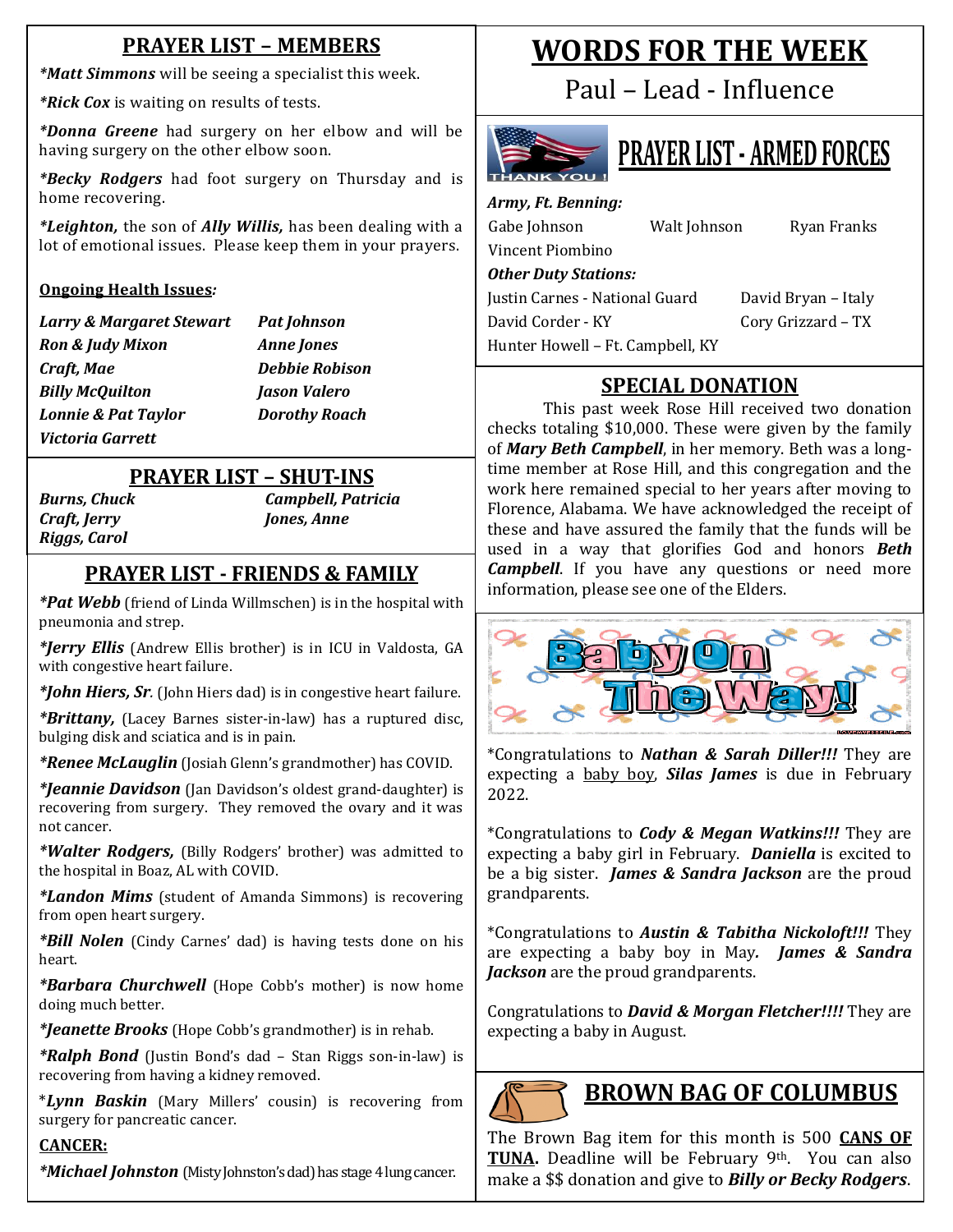# Save The Date!

### Friday February 18 – Sunday February 20

Prospective Youth Minister candidate Noah Jordan, from Harding University will be here! There will be a full Saturday planned with activities and opportunities for you to meet him, and he to meet you! Additionally, he will teach the Teen class and deliver the lesson at the Sunday morning worship hour.

Be watching for details of when and where activities will take place, and plan to be a part!



As you have hopefully heard, we have a prospective youth minister coming for a visit February 18-20. Noah Jordan and his girlfriend *Avery Amundson* will be meeting with the elders after arrival Friday evening. He will be teaching the teen class Sunday morning and preaching during service. They will have a busy day Saturday with events for all ages. Please see the schedule below. Breakfast will be provided Saturday, so please RSVP to the Facebook event that will be sent out or put your name on the sign up sheet in the foyer so we have enough food. We will also need volunteers for different things, so please let the elders or Michael & Rachel Riggs know if you would like to help in any way!  $\ddot{\bullet}$  we are looking forward to a great weekend!

### **LADIES BIBLE CLASS**

Ladies Bible Class will meet on Tuesday at the church house at 10am.

### **THURSDAY NIGHT BIBLE STUDY**

Thursday Night Bible Study will meet at 7pm at the<br>church.house church house.



## **Staying in Touch with YOUth What if Every day was Groundhog's Day?**

 February 2nd was not only Groundhog's Day, but it was also the title of a funny move released was back in 1993. The story is about an egotistical weatherman who believed he could treat everyone, especially his co-workers with disdain, and who selfishly thought that the world "revolved" around him. Somehow, he got caught up in a time loop where every day became Groundhog's Day and he had to live that day, with all its mistakes, setbacks, and unhappiness all over again. Some movie fans have tried to calculate how many years it would have taken for the character to be humbled enough to learn that the needs of others had to be put before his own, and the suggested span was 10 years.

 Imagine if you had to live your yesterday over and over again for a decade; would each day be a repeat of regret, anger, selfishness, apathy, mistreatment of others, and a walk without God in it? Would you be living 10 years in misery and fear, hopelessness with emotional pain and loneliness? Or what if each day of that decade was one that brought you peace and joy, a sense of belonging to the Lord and one that gave you confidence in realizing that even if you made a mistake, you could be forgiven? What would your life be like if for every one of those 3,650 days you had the power to resist temptation, find victory where Satan wanted you to experience defeat, and be able to smile when everyone else could only frown? Wouldn't you want to be in that type of time loop?

 Since we don't know when this life will end (cf. Jas. 4:13- 17), we must live in such a way- each day- so that we are prepared to enter eternity with an assurance that heaven will be our home. How do we make such preparation? Follow the admonitions of Ephesians 5:15-17 and Colossians 4:5 and you'll be ready!

Richard Deising



Lesson 5 Joseph-His Brothers, Egyptian Captivity

## **Memory Verse:**

"God is our refuge and strength, always ready to help in times of trouble." Psalms 46:1

I In this lesson, your child will learn about Jacob and his sons. Jacob's favorite son was Joseph which made all of the other brothers very jealous. The brothers decided to get rid of their brother by throwing him into an empty well. Joseph was also known for being a dreamer. God gave him the ability to understand and interpret dreams.